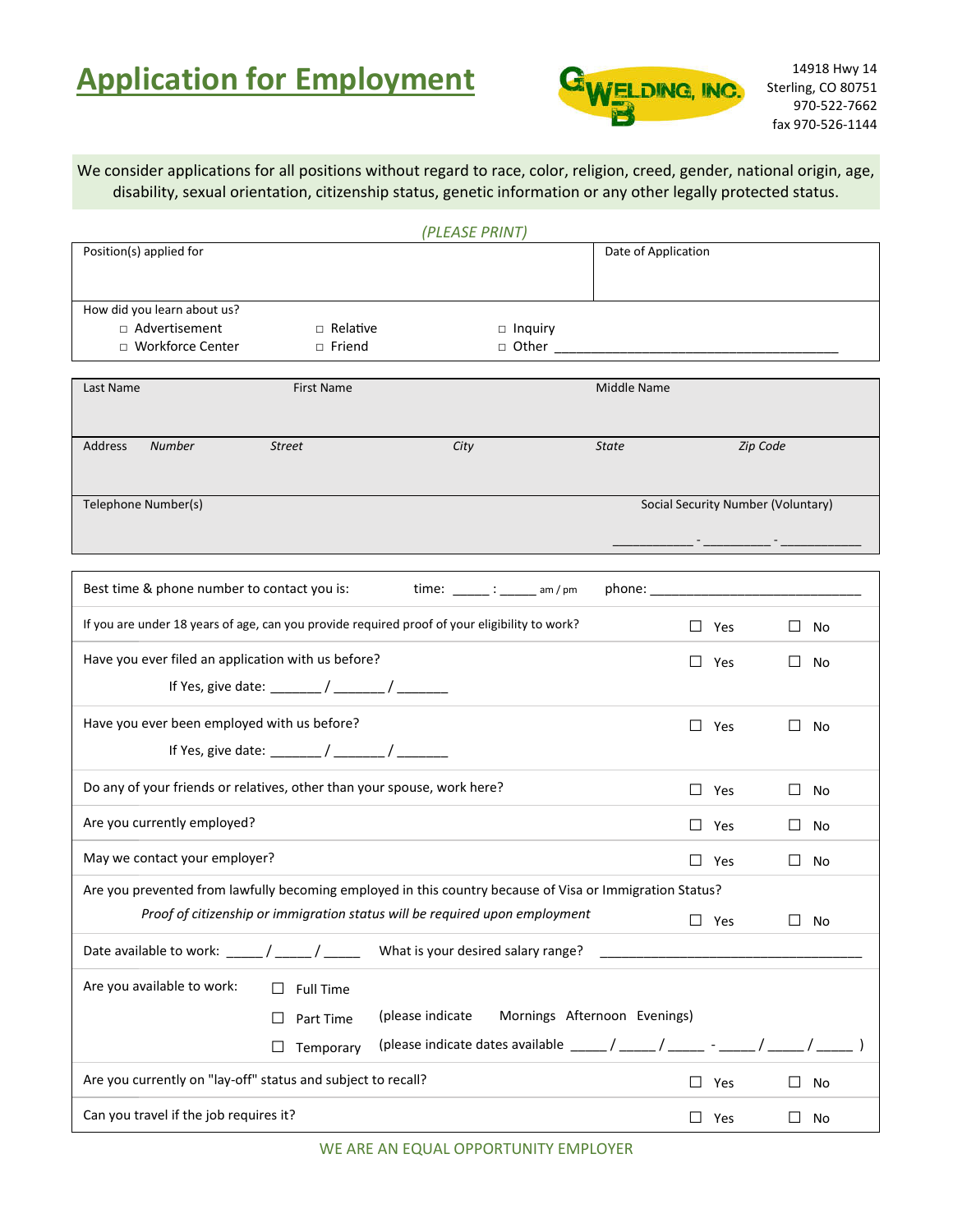### **E d u c a t i o n**

|                               | Name/Location of School | Course of Study | Number of Years<br>Completed | Diploma/Degree |
|-------------------------------|-------------------------|-----------------|------------------------------|----------------|
| Elementary School:            |                         |                 |                              |                |
| High School:                  |                         |                 |                              |                |
| Undergraduate<br>College:     |                         |                 |                              |                |
| <b>Graduate Professional:</b> |                         |                 |                              |                |
| Other (Specify)               |                         |                 |                              |                |

| Describe any specialized training, apprenticeship, skills and extra-curricular activities. |  |  |  |  |
|--------------------------------------------------------------------------------------------|--|--|--|--|
|                                                                                            |  |  |  |  |
|                                                                                            |  |  |  |  |
|                                                                                            |  |  |  |  |
|                                                                                            |  |  |  |  |
|                                                                                            |  |  |  |  |
|                                                                                            |  |  |  |  |
|                                                                                            |  |  |  |  |
|                                                                                            |  |  |  |  |
|                                                                                            |  |  |  |  |
|                                                                                            |  |  |  |  |
|                                                                                            |  |  |  |  |
|                                                                                            |  |  |  |  |
|                                                                                            |  |  |  |  |
|                                                                                            |  |  |  |  |

| Describe and job-related training received in the United States Military |  |  |  |  |  |
|--------------------------------------------------------------------------|--|--|--|--|--|
|                                                                          |  |  |  |  |  |
|                                                                          |  |  |  |  |  |
|                                                                          |  |  |  |  |  |
|                                                                          |  |  |  |  |  |
|                                                                          |  |  |  |  |  |
|                                                                          |  |  |  |  |  |
|                                                                          |  |  |  |  |  |
|                                                                          |  |  |  |  |  |
|                                                                          |  |  |  |  |  |
|                                                                          |  |  |  |  |  |
|                                                                          |  |  |  |  |  |
|                                                                          |  |  |  |  |  |
|                                                                          |  |  |  |  |  |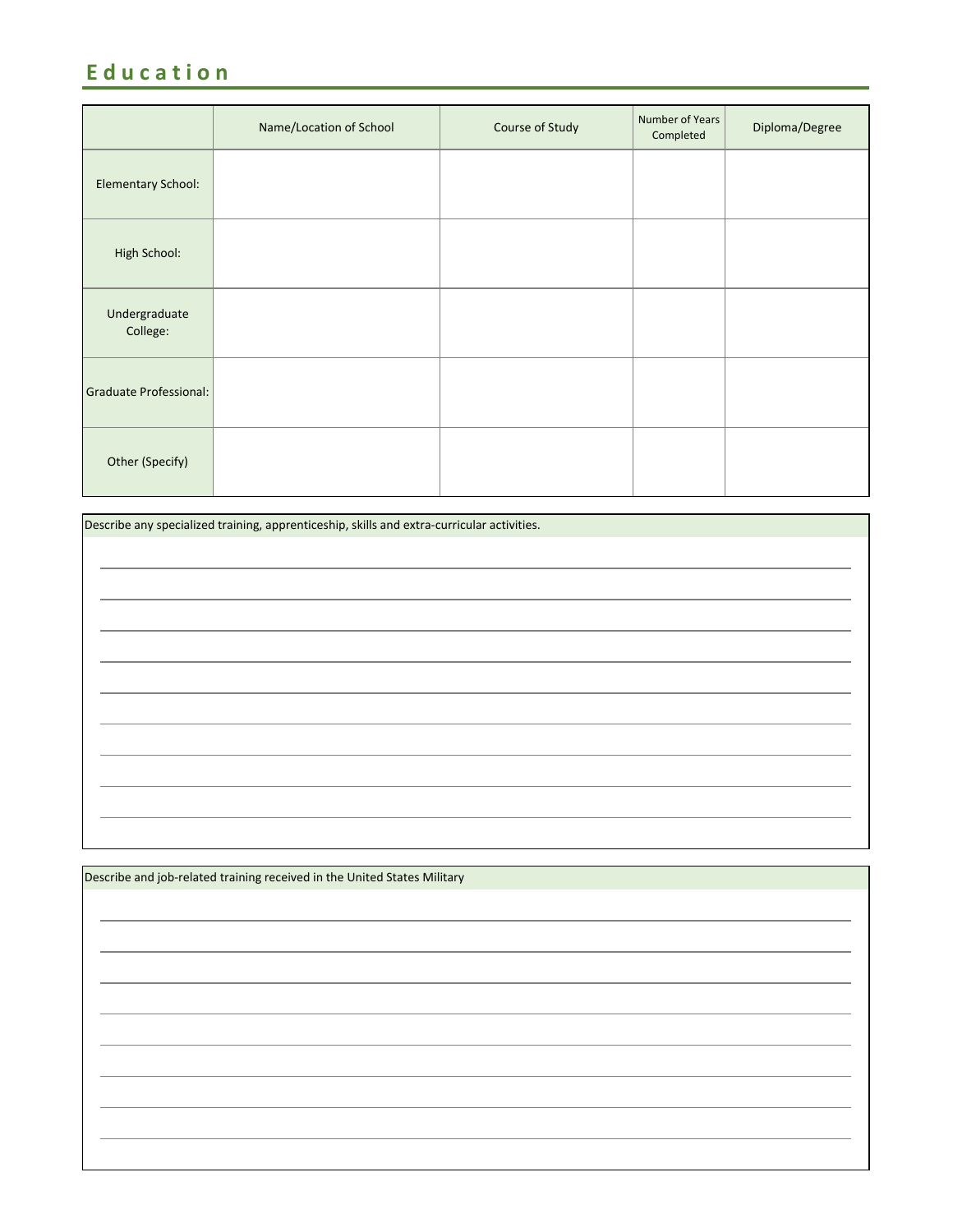#### **E m p l o y m e n t E x p e r i e n c e**

Start with your present or last job. Include any job-related military service assignments and volunteer activities. You may exclude organizations which indicate race, color, religion, gender, national origin, disabilities or other protected status.

| 1. | Employer                | <b>Dates Employed</b> |                                    | Work Performed/Responsibilities |
|----|-------------------------|-----------------------|------------------------------------|---------------------------------|
|    |                         | From                  | To                                 |                                 |
|    | Address                 |                       |                                    |                                 |
|    |                         |                       |                                    |                                 |
|    | Telephone Number(s)     |                       | Hourly Rate/Salary                 |                                 |
|    |                         | Starting              | Final                              |                                 |
|    | Job Title<br>Supervisor |                       |                                    |                                 |
|    |                         |                       |                                    |                                 |
|    | Reason for leaving      |                       |                                    |                                 |
|    |                         |                       |                                    |                                 |
| 2. | Employer                | Dates Employed        |                                    | Work Performed/Responsibilities |
|    |                         | From                  | To                                 |                                 |
|    | Address                 |                       |                                    |                                 |
|    |                         |                       |                                    |                                 |
|    | Telephone Number(s)     |                       | <b>Hourly Rate/Salary</b>          |                                 |
|    |                         | Starting              | Final                              |                                 |
|    | Job Title<br>Supervisor |                       |                                    |                                 |
|    |                         |                       |                                    |                                 |
|    | Reason for leaving      |                       |                                    |                                 |
|    |                         |                       |                                    |                                 |
|    |                         | Dates Employed        |                                    |                                 |
|    |                         |                       |                                    |                                 |
| 3. | Employer                | From                  | To                                 | Work Performed/Responsibilities |
|    | Address                 |                       |                                    |                                 |
|    |                         |                       |                                    |                                 |
|    | Telephone Number(s)     |                       |                                    |                                 |
|    |                         | Starting              | <b>Hourly Rate/Salary</b><br>Final |                                 |
|    | Job Title<br>Supervisor |                       |                                    |                                 |
|    |                         |                       |                                    |                                 |
|    | Reason for leaving      |                       |                                    |                                 |
|    |                         |                       |                                    |                                 |
| 4. |                         |                       |                                    |                                 |
|    | Employer                |                       | Dates Employed                     | Work Performed/Responsibilities |
|    | Address                 | From                  | To                                 |                                 |
|    |                         |                       |                                    |                                 |
|    | Telephone Number(s)     |                       |                                    |                                 |
|    |                         | <b>Starting</b>       | <b>Hourly Rate/Salary</b><br>Final |                                 |
|    | Job Title<br>Supervisor |                       |                                    |                                 |
|    |                         |                       |                                    |                                 |
|    | Reason for leaving      |                       |                                    |                                 |
|    |                         |                       |                                    |                                 |

List professional, trade, business, or civic activities and offices held.

*You may include membership which would reveal gender, race, religion, national origin, age, ancestry, disability or other protected status:*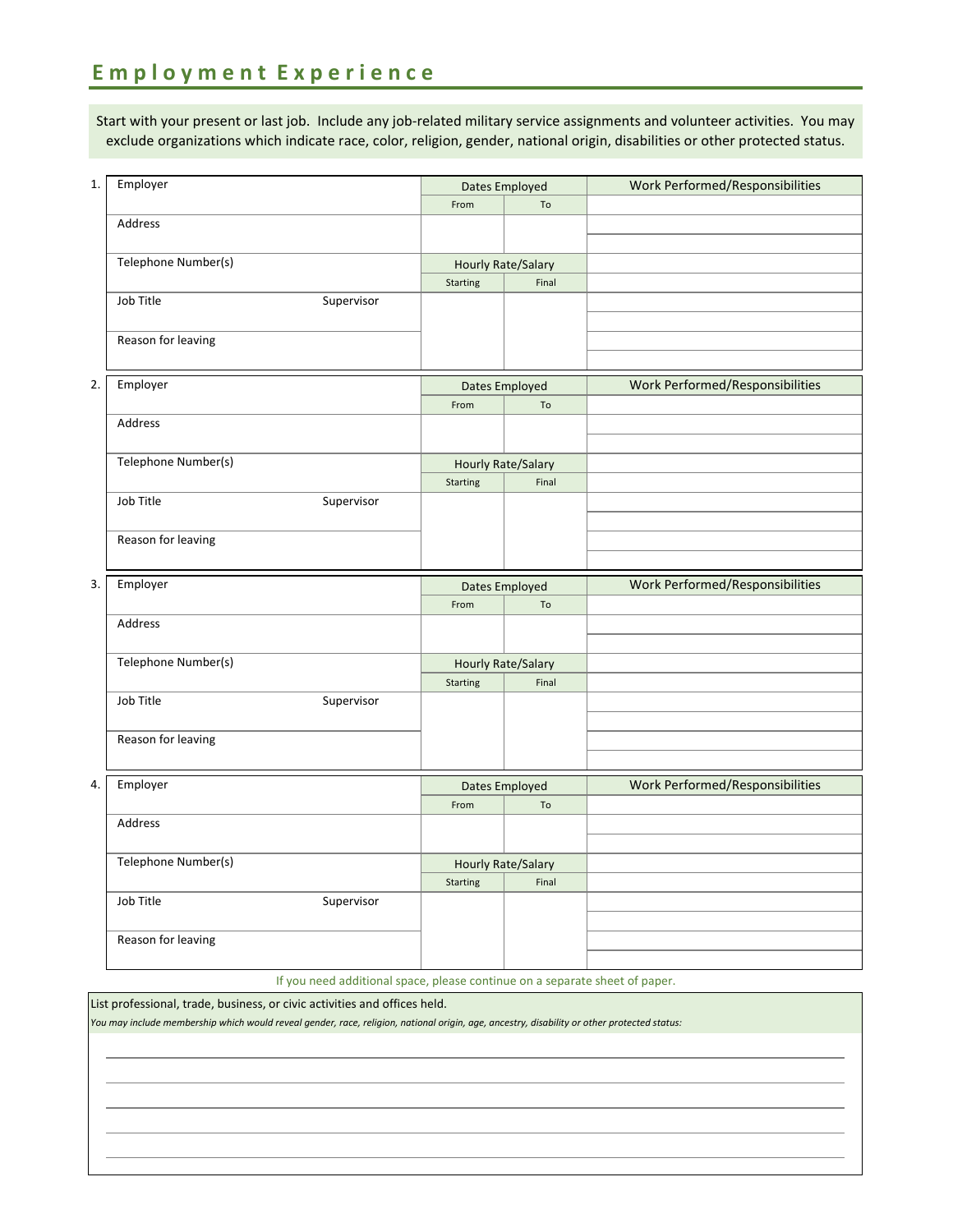## **A d d i t i o n a l I n f o r m a t i o n**

|                                  |       |                          |                                                                                                |         | Other Qualifications: Summarize special job-related skills and qualifications acquired from employment or other experience.      |
|----------------------------------|-------|--------------------------|------------------------------------------------------------------------------------------------|---------|----------------------------------------------------------------------------------------------------------------------------------|
|                                  |       |                          |                                                                                                |         |                                                                                                                                  |
|                                  |       |                          |                                                                                                |         |                                                                                                                                  |
|                                  |       |                          |                                                                                                |         |                                                                                                                                  |
|                                  |       |                          |                                                                                                |         |                                                                                                                                  |
|                                  |       |                          |                                                                                                |         |                                                                                                                                  |
|                                  |       |                          |                                                                                                |         |                                                                                                                                  |
|                                  |       |                          |                                                                                                |         |                                                                                                                                  |
|                                  |       |                          |                                                                                                |         |                                                                                                                                  |
|                                  |       |                          |                                                                                                |         |                                                                                                                                  |
| Specialized Skills / Experience: |       |                          |                                                                                                |         |                                                                                                                                  |
|                                  | Years |                          |                                                                                                |         |                                                                                                                                  |
| Welding: experience:             |       | $\Box$ CDL               | Other (list)                                                                                   |         |                                                                                                                                  |
| $\Box$ Stick                     |       | $\Box$ Forklift          |                                                                                                |         | $\Box$ Accounting                                                                                                                |
| $\Box$ MIG                       |       | $\Box$ Manlift           |                                                                                                |         | $\Box$ Typing WPM: $\_\_$                                                                                                        |
| $\Box$ TIG                       |       | $\Box$ Construction      |                                                                                                |         | $\Box$ Spreadsheet                                                                                                               |
|                                  |       | $\Box$ Parts fabrication |                                                                                                |         | $\Box$ Word Processing                                                                                                           |
|                                  |       |                          |                                                                                                |         |                                                                                                                                  |
|                                  |       | Heights/Harness work     |                                                                                                |         |                                                                                                                                  |
|                                  |       |                          |                                                                                                |         |                                                                                                                                  |
|                                  |       |                          | State any additional information you feel may be helpful to us in considering your application |         |                                                                                                                                  |
|                                  |       |                          |                                                                                                |         |                                                                                                                                  |
|                                  |       |                          |                                                                                                |         |                                                                                                                                  |
|                                  |       |                          |                                                                                                |         |                                                                                                                                  |
|                                  |       |                          |                                                                                                |         |                                                                                                                                  |
|                                  |       |                          |                                                                                                |         |                                                                                                                                  |
|                                  |       |                          |                                                                                                |         |                                                                                                                                  |
|                                  |       |                          |                                                                                                |         |                                                                                                                                  |
|                                  |       |                          |                                                                                                |         | Note to Applicants: Do not answer this question unless you have been informed about the requirements of the                      |
|                                  |       |                          | job for which you are applying.                                                                |         |                                                                                                                                  |
|                                  |       |                          |                                                                                                |         | Can you perform the essential functions of the job for which you are applying, either with or without a reasonable accomodation? |
|                                  |       |                          |                                                                                                |         | $\Box$ Yes<br>$\square$ No                                                                                                       |
|                                  |       |                          |                                                                                                |         |                                                                                                                                  |
| References                       |       |                          |                                                                                                |         |                                                                                                                                  |
|                                  |       |                          |                                                                                                |         |                                                                                                                                  |
| 1.                               |       |                          |                                                                                                |         |                                                                                                                                  |
| (Name)                           |       |                          |                                                                                                | (Phone) |                                                                                                                                  |
|                                  |       |                          |                                                                                                |         |                                                                                                                                  |
| (Address)                        |       |                          |                                                                                                |         |                                                                                                                                  |
|                                  |       |                          |                                                                                                |         |                                                                                                                                  |
| (Name)                           |       |                          |                                                                                                | (Phone) |                                                                                                                                  |
|                                  |       |                          |                                                                                                |         |                                                                                                                                  |
| (Address)                        |       |                          |                                                                                                |         |                                                                                                                                  |
| 3.                               |       |                          |                                                                                                |         |                                                                                                                                  |
|                                  |       |                          |                                                                                                |         |                                                                                                                                  |

(Name) (Phone)

(Address)